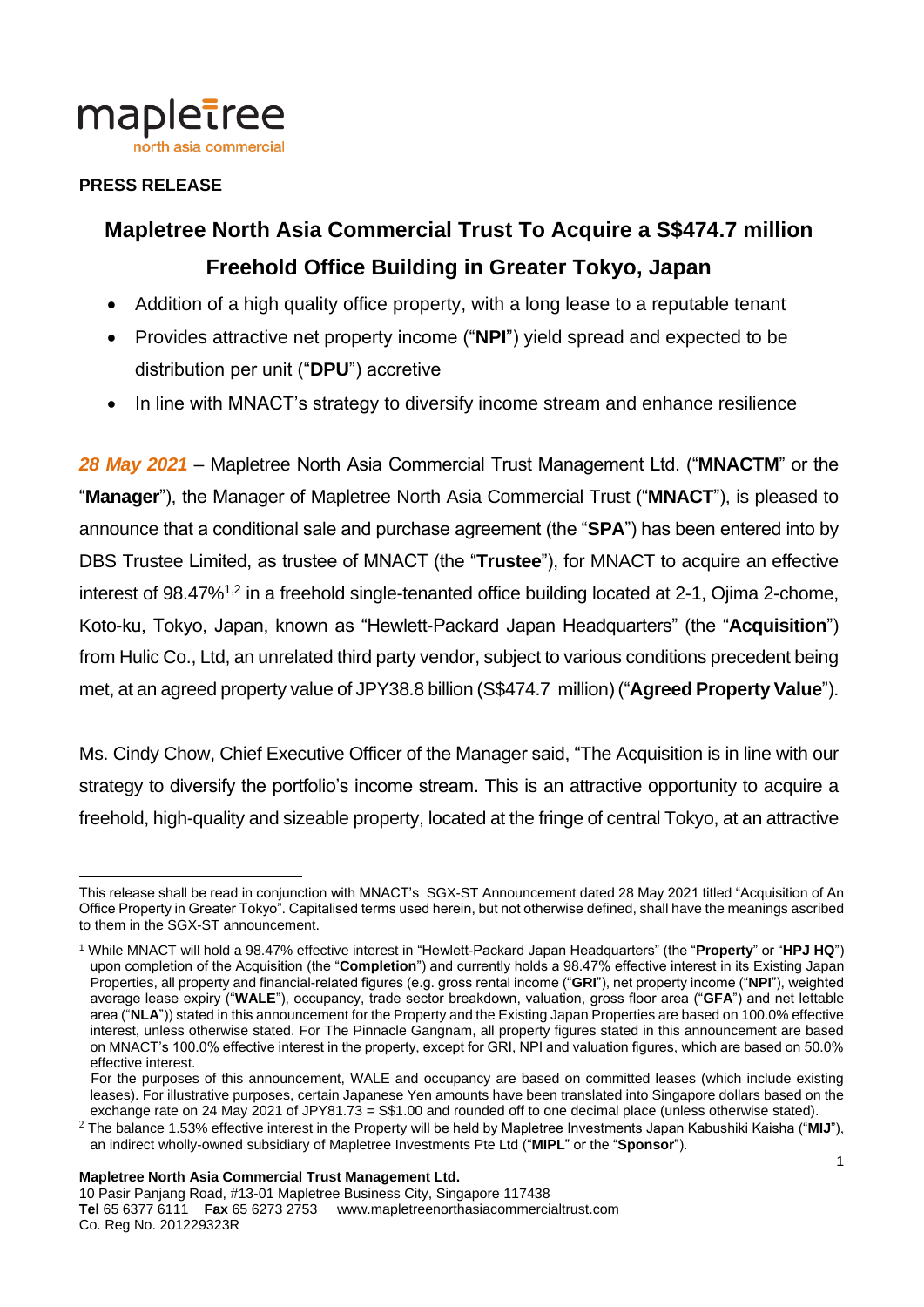yield spread that is expected to be DPU-accretive. The Property, which is on a long-term lease to Hewlett-Packard Japan, Ltd. as its headquarters, is expected to provide a stable income stream and enhance the quality and resilience of MNACT's portfolio."

### **Summary of the Property**

| <b>Name of Property</b>                       | Hewlett-Packard Japan Headquarters                |
|-----------------------------------------------|---------------------------------------------------|
| <b>Land Tenure</b>                            | Freehold                                          |
| Gross Floor Area (square metre)               | 42,496 square metre / $12,855$ tsubo <sup>1</sup> |
| <b>Number of Car Park Lots</b>                | 88                                                |
| <b>Year of Completion</b>                     | 2011                                              |
| <b>Balance Lease Term as at 31 March 2021</b> | 8.8 years                                         |
| Occupancy Rate as at 31 March 2021            | 100%                                              |

## **Key Benefits of the Acquisition**

## *Deepening Footprint in the Resilient Japan Market<sup>2</sup>*

Japan was the third largest economy in the world in 2020. Amid COVID-19, its unemployment rate remained low at 2.8% as at end 2020. Japan has one of the largest and most-established property markets in Asia Pacific. In terms of office transaction volume in 2020, Japan ranked the second highest in Asia Pacific, attesting to the steady investment appetite for offices in the market. As a result of the low interest rate environment in Japan, the spread between Tokyo's prime office cap rate and 10-year Japan Government Bond yield was 258 bps in the fourth quarter of 2020. This makes Tokyo one of the most attractive prime office property investment markets in the Asia Pacific region with the highest yield spread.

 $\overline{a}$ 

 $1$  1 tsubo = 3.306 sq m.

<sup>2</sup> JLL K.K., 28 May 2021, unless otherwise indicated.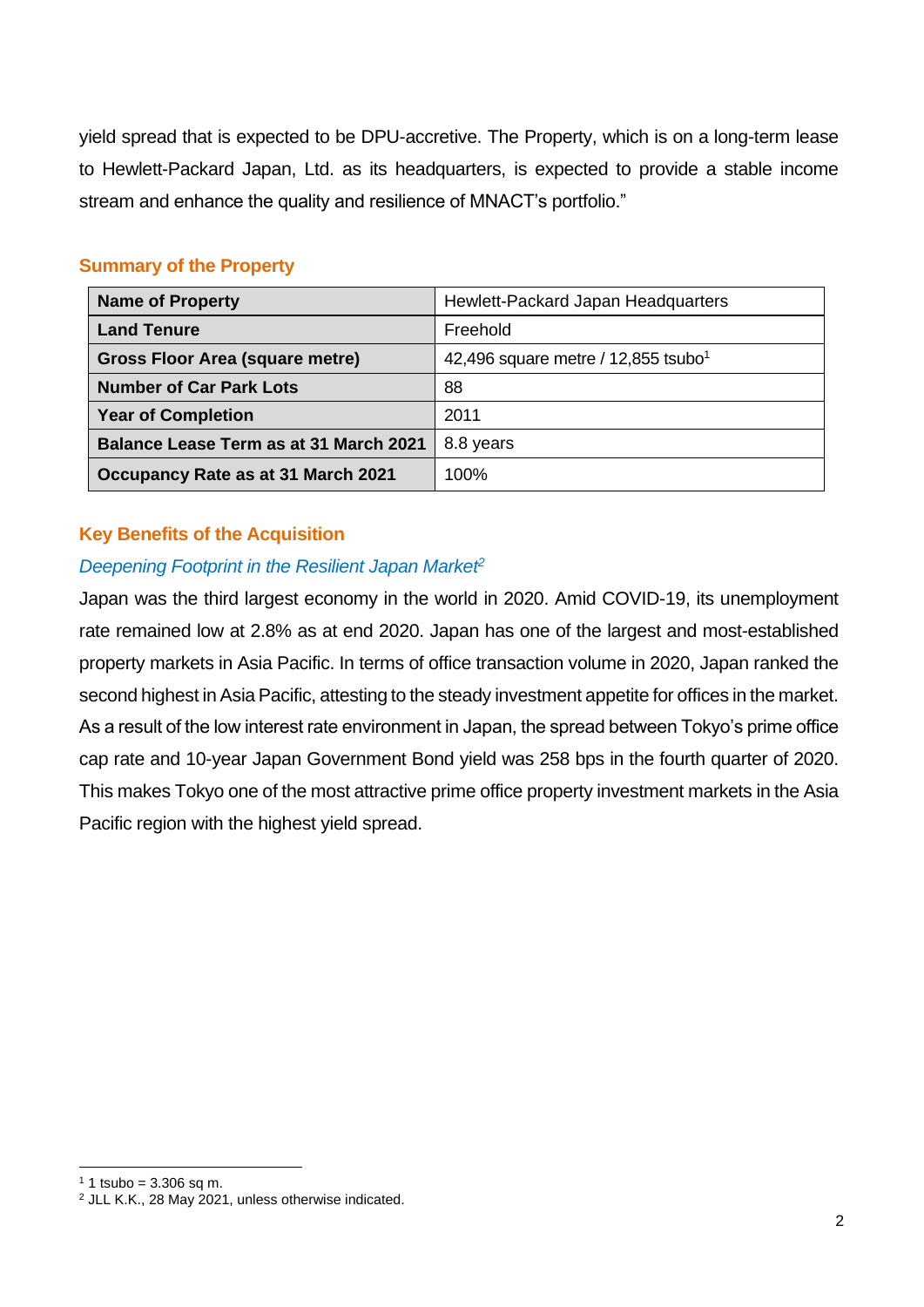

## *Strategic Addition of a High Quality Asset in Greater Tokyo<sup>1</sup>*

The Property is located in the Koto ward, an established office submarket that has attracted many domestic companies and corporate headquarters due to its proximity to the central five wards. The Koto ward is a well-integrated residential / commercial neighbourhood, providing a desirable work / live environment. The area around HPJ HQ features many restaurants, supermarkets, retail facilities, pharmacy stores and other facilities such as a hospital and a park. The Tokyo Big Sight, which is Japan's largest convention centre, is within a 20-minute car ride away.

Despite the economic downturn amid COVID-19, net absorption in the Koto ward was in the positive territory for 2020. In addition, the average achievable rent<sup>2</sup> of the Koto ward was JPY17,915 per tsubo per month in 2020, 4.5% higher than in 2019. It is also about 40% lower than the average achievable rent in the central five wards in 2020. From 2019 to 2020, vacancy rates have remained relatively low at around 2.9% to 3.5%. In view of the socio-economic impact caused by COVID-19, concerns over the economic outlook have made many corporations cautious about capital expenditure, leading to a decrease in new office openings or expansions. Hence, the vacancy rate is expected to increase and rents are expected to fall from 2021 to 2023.

 $\overline{a}$ <sup>1</sup> JLL K.K., 28 May 2021, unless otherwise indicated.

<sup>&</sup>lt;sup>2</sup> The data is based on achievable rents for office buildings with a typical floor area of 200 tsubo or more.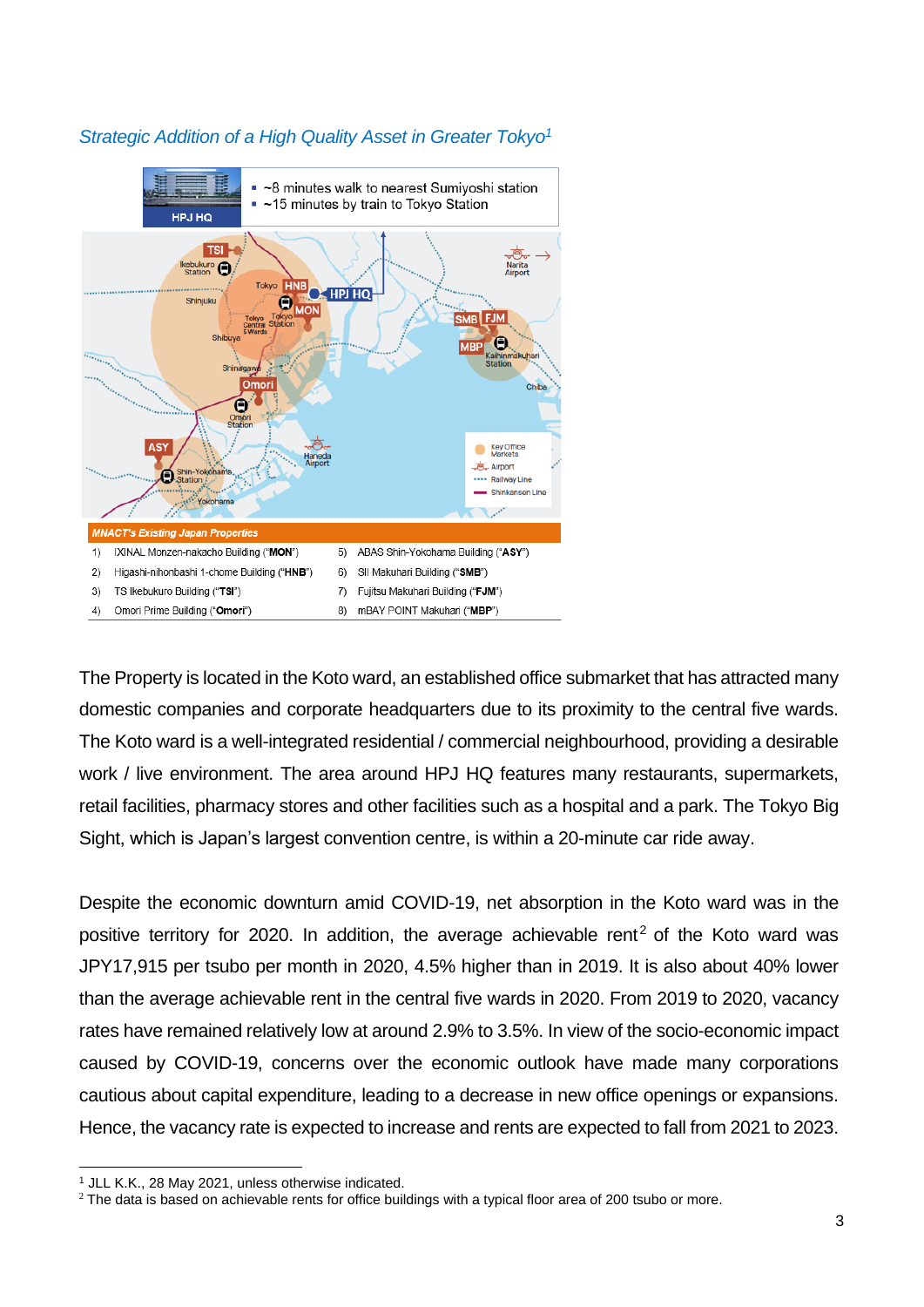However, due to the limited new supply, vacancy rates in the Koto ward are expected to be moderately higher than that in 2020 at between 4.5% to 5.5% while rental rates are expected to be between JPY16,500 and JPY17,250 per tsubo per month. The trend in rentals and vacancy rates is expected to moderate and reverse after 2023.

Situated within the same area as MON, HPJ HQ also offers convenient access to central Tokyo and other parts of Tokyo. It is located within eight minutes' walking distance to the nearest train station, which provides connection to central Tokyo as well as Narita and Haneda Airports. The Property has high quality specifications such as column-free floor plates, a standard floor-toceiling height of 2.9 metres and modern fixtures. A winner of the "Good Design Award"<sup>1</sup> in 2012, the building has sustainable design features that contribute to lower carbon emissions compared to office buildings of a similar size.

#### *Reputable Tenant with a Long Lease Provides Stable Income Stream*

The Property is 100% leased to a blue-chip tenant, Hewlett-Packard Japan, Ltd. which is the Japan subsidiary of Hewlett-Packard Enterprise, a global enterprise information technology ("**IT**") company listed on the New York Stock Exchange. The Property was a built-to-suit development for Hewlett-Packard Japan, Ltd. and has been the headquarters for the company since the building's completion. Underpinned by a long lease expiry of 8.8 years, the Acquisition is expected to provide a stable income stream for MNACT.

#### *Attractive Value Proposition for High-Quality Office Property*

The Agreed Property Value of JPY38,800 million (S\$474.7 million) is approximately 4.4% lower than the independent valuation of JPY40,600 million (S\$496.8 million) as at 28 May 2021.This implies an attractive NPI yield spread (based on NPI yield<sup>2</sup> of 3.6%), when compared against the Japan 10-year government bond yield. The Acquisition is expected to be DPU-accretive.

#### *Enhances Diversification and Resilience of MNACT's Portfolio*

 $\overline{a}$ 

The Acquisition is expected to further enhance the income diversification of the portfolio, adding to the resilience of MNACT. Upon the completion of the Acquisition, the assets under

<sup>1</sup> The Good Design Award is a comprehensive evaluation program organised by Japan Industrial Design Promotion Organization to promote excellent design.

 $2$  NPI yield for the Property is computed based on its FY20/21 NPI (occupancy rate of 100% as at 31 March 2021) assuming MNACT held and operated the Property from 1 April 2020 to 31 March 2021 and divided by the Agreed Property Value.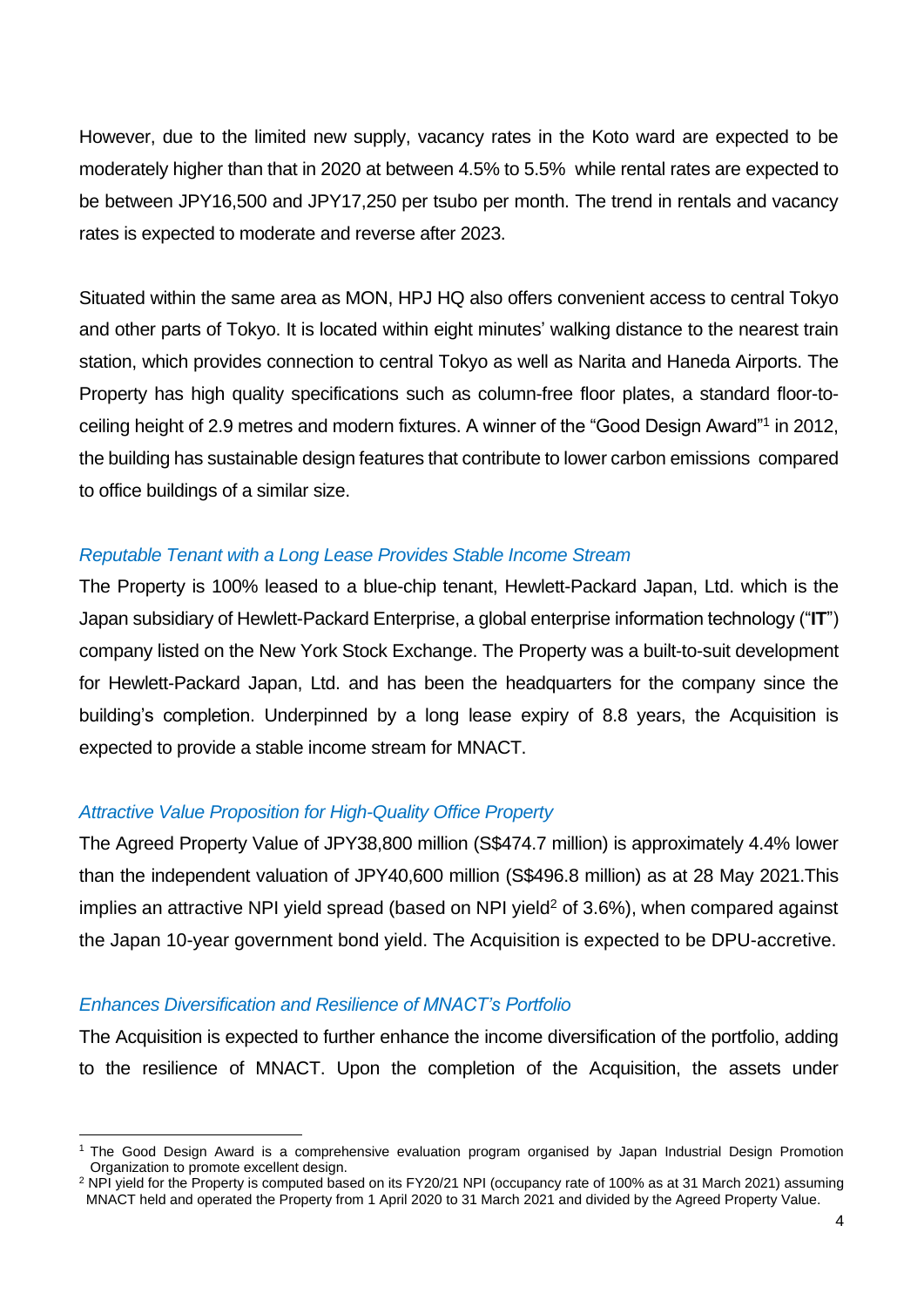management ("AUM")<sup>1</sup> of the Enlarged Portfolio will stand at S\$8.4 billion, representing an increase of 6.0% from the AUM of the Existing Portfolio of S\$7.9 billion. Contribution from Japan by AUM will increase from 16.6% to 21.3%. By NPI<sup>2</sup>, Japan's contribution will increase from 22.4% to 26.7%.

#### **Funding of the Acquisition**

The total acquisition cost ("**Total Acquisition Cost**") of S\$490.6 million comprises a) 98.47% of the Agreed Property Value, subject to net working capital adjustments post Completion; b) the acquisition fee payable to the Manager for the Acquisition pursuant to the trust deed dated 14 February 2013 constituting MNACT (as amended and restated) of approximately S\$4.7 million; and c) the estimated professional and other fees and expenses<sup>3</sup> of approximately S\$18.4 million incurred or to be incurred by MNACT in connection with the Acquisition.

The Manager intends to finance the Total Acquisition Cost through a combination of debt financing and the issuance of perpetual securities.

Completion is expected to take place by 30 June 2021.

For further information, please contact:

**Mapletree North Asia Commercial Trust Management Ltd.** Elizabeth Loo Suet Quan Director, Investor Relations Tel: +65 6377 6705 Email: [elizabeth.loo@mapletree.com.sg](mailto:elizabeth.loo@mapletree.com.sg) Website: [www.mapletreenorthasiacommercialtrust.com](http://www.mapletreenorthasiacommercialtrust.com/)

 $\overline{a}$ <sup>1</sup> Based on MNACT's assets under management as at 31 March 2021 (which includes MNACT's 50.0% effective interest in The Pinnacle Gangnam) and the Agreed Property Value of the Property.

<sup>2</sup> Based on MNACT's FY20/21 NPI of S\$295.8 million (on a pro-forma basis) and the unaudited NPI of the Property for the full year ended 31 March 2021. On a pro-forma basis, FY20/21 NPI of S\$295.8 million includes MNACT's 50.0% share of the NPI from The Pinnacle Gangnam ("TPG") from 30 October 2020. MNACT's FY20/21 NPI of S\$292.0 million (as reported in MNACT's FY20/21 financial statements) does not include the contribution from TPG as contribution from TPG is reflected as MNACT's share of profit of a joint venture based on its 50% effective interest.

<sup>3</sup> Includes estimated professional fees and expenses in relation to loan facilities and the issuance of perpetual securities.